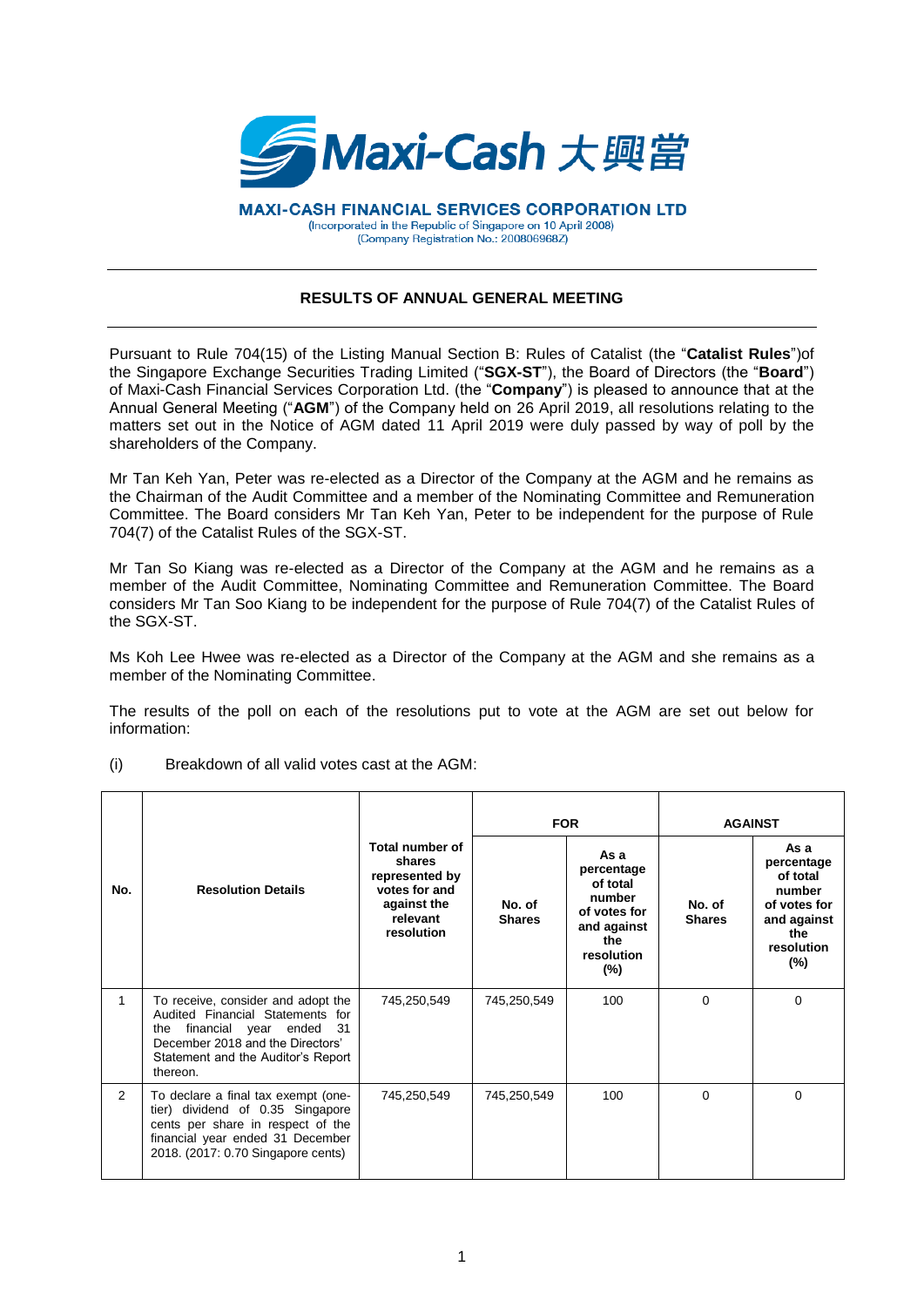| No.            | <b>Resolution Details</b>                                                                                                                                    | <b>Total number of</b><br>shares<br>represented by<br>votes for and<br>against the<br>relevant<br>resolution | <b>FOR</b>              |                                                                                                     | <b>AGAINST</b>          |                                                                                                        |
|----------------|--------------------------------------------------------------------------------------------------------------------------------------------------------------|--------------------------------------------------------------------------------------------------------------|-------------------------|-----------------------------------------------------------------------------------------------------|-------------------------|--------------------------------------------------------------------------------------------------------|
|                |                                                                                                                                                              |                                                                                                              | No. of<br><b>Shares</b> | As a<br>percentage<br>of total<br>number<br>of votes for<br>and against<br>the<br>resolution<br>(%) | No. of<br><b>Shares</b> | As a<br>percentage<br>of total<br>number<br>of votes for<br>and against<br>the<br>resolution<br>$(\%)$ |
| 3              | approve<br>the<br>payment<br>of<br>To<br>Directors' fees of S\$298,000 for the<br>financial year ended 31 December<br>2018. (2017: S\$298,000)               | 745,250,549                                                                                                  | 745,250,549             | 100                                                                                                 | $\Omega$                | $\Omega$                                                                                               |
| 4              | To re-elect Mr Tan Keh Yan, Peter,<br>a Director retiring by rotation<br>pursuant to Regulation 89 of the<br>Company's Constitution.                         | 745,250,549                                                                                                  | 745,250,549             | 100                                                                                                 | 0                       | $\Omega$                                                                                               |
| 5              | To re-elect Mr Tan Soo Kiang, a<br>Director retiring by rotation pursuant<br>to Regulation 89 of the Company's<br>Constitution.                              | 745,250,549                                                                                                  | 745,250,549             | 100                                                                                                 | $\Omega$                | $\Omega$                                                                                               |
| 6              | To re-elect Ms Koh Lee Hwee, a<br>Director retiring by rotation pursuant<br>to Regulation 89 of the Company's<br>Constitution.                               | 745,250,549                                                                                                  | 745,250,549             | 100                                                                                                 | $\Omega$                | $\Omega$                                                                                               |
| $\overline{7}$ | To re-appoint Messrs Ernst &<br>Young LLP as Auditors of the<br>Company and to authorise the<br>Directors to fix their remuneration.                         | 745,250,549                                                                                                  | 745.250.549             | 100                                                                                                 | $\Omega$                | $\Omega$                                                                                               |
| 8              | To grant the Directors the authority<br>to issue shares.                                                                                                     | 745,250,549                                                                                                  | 745,250,549             | 100                                                                                                 | $\Omega$                | 0                                                                                                      |
| 9              | To grant the Directors the authority<br>to issue shares under the Maxi-<br>Cash Performance Share Plan.                                                      | 744,043,689                                                                                                  | 744,043,689             | 100                                                                                                 | $\Omega$                | $\Omega$                                                                                               |
| 10             | To grant the Directors the authority<br>to issue shares under the Maxi-<br>Cash<br>Financial<br><b>Services</b><br>Corporation Ltd Scrip Dividend<br>Scheme. | 745,250,549                                                                                                  | 745,250,549             | 100                                                                                                 | $\Omega$                | $\Omega$                                                                                               |
| 11             | To approve the proposed renewal of<br>the Share Purchase Mandate.                                                                                            | 745,250,549                                                                                                  | 745,250,549             | 100                                                                                                 | $\Omega$                | $\Omega$                                                                                               |

(ii) Details of parties who are required to abstain from voting on any resolution(s), including the number of shares held and the individual resolution(s) on which they are required to abstain from voting:

Shareholders of the Company who are eligible to participate in the Maxi-Cash Performance Share Plan under Resolution 9 had abstained from voting on the resolution. An aggregate of 1,206,860 ordinary shares were held by such shareholders present at the AGM.

(iii) Name of firm and/or person appointed as scrutineer:

ZICO BPO Pte. Ltd. was appointed as scrutineer of the AGM.